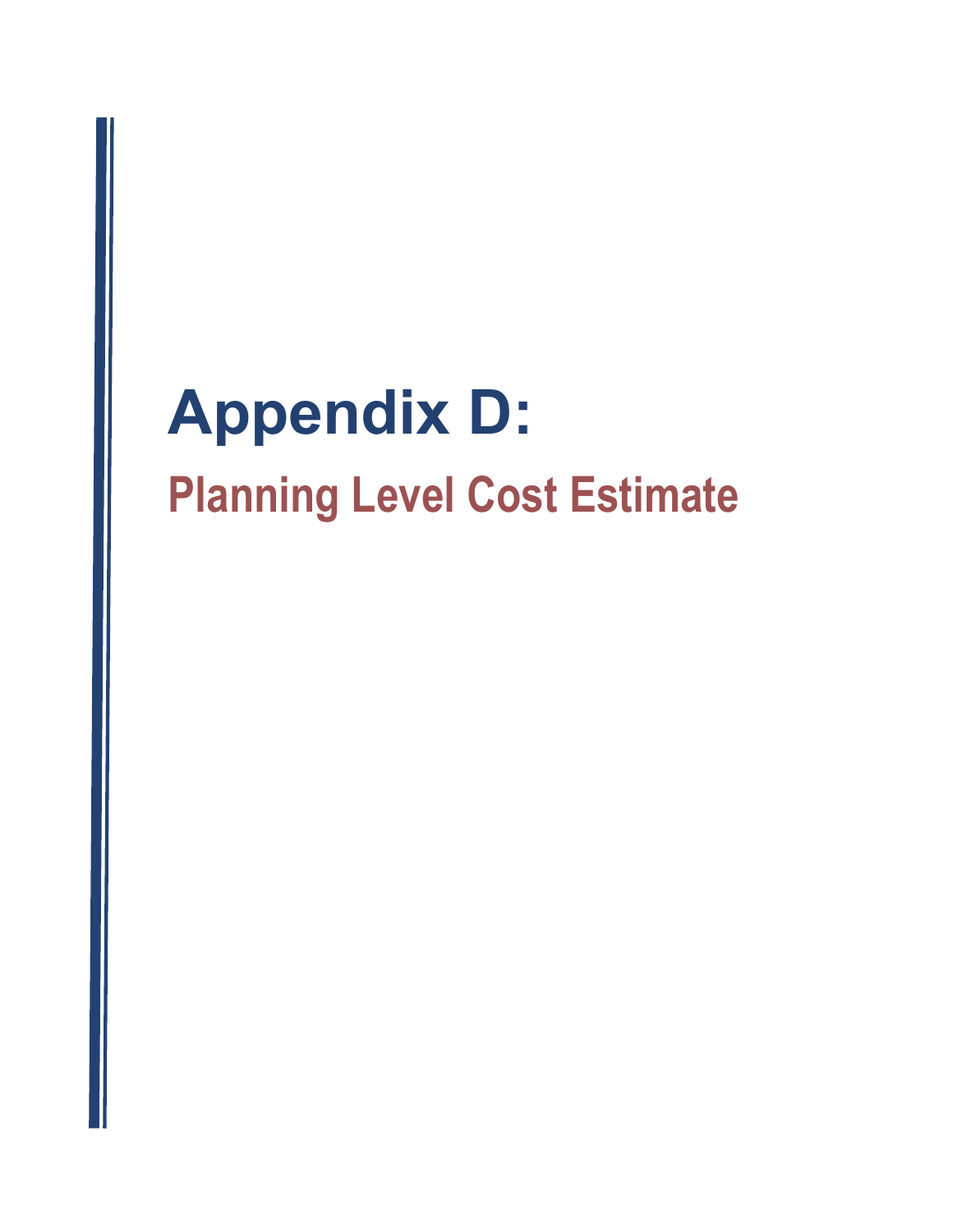| <b>Option 1 Cost</b>                                                       |                                             |                                      |                                  |                                                      |                                        |  |
|----------------------------------------------------------------------------|---------------------------------------------|--------------------------------------|----------------------------------|------------------------------------------------------|----------------------------------------|--|
| <b>Collector Road Length:</b><br>Average Width:                            | 14520 ft<br>24 ft                           | Local Road Length:<br>Average Width: | 8184 ft<br>20 ft                 |                                                      |                                        |  |
|                                                                            |                                             |                                      | Rounded                          | Unit Price                                           | Cost                                   |  |
| Collector<br>3" Pavement:                                                  | 6468.391 ton                                |                                      | 6500                             | \$90.00                                              | \$585,000.00                           |  |
| Local<br>3" Pavement:                                                      | 3057.785 ton                                |                                      | 3100                             | \$90.00                                              | \$279,000.00                           |  |
| Blacktail Creek Culverts (9' x 6' Box culvert), Inft<br>Incidentals @ 75%: |                                             |                                      | 364                              |                                                      | 2000<br>\$728,000.00<br>\$1,194,000.00 |  |
|                                                                            |                                             |                                      | Construction cost subtotal:      |                                                      | \$2,786,000.00                         |  |
| Construction Engineering @ 15%<br>Preliminary Engineering @ 15%            |                                             |                                      | \$417,900.00<br>\$417,900.00     |                                                      |                                        |  |
|                                                                            |                                             |                                      | Option estimated cost (rounded): |                                                      | \$3,700,000                            |  |
| <b>Option 2 Cost</b>                                                       |                                             |                                      |                                  |                                                      |                                        |  |
| <b>Collector Road Length:</b><br>Average Width:                            | 14520 ft<br>24 ft                           | Local Road Length:<br>Average Width: | 8184 ft<br>20 ft                 |                                                      |                                        |  |
|                                                                            |                                             |                                      | Rounded                          | <b>Unit Price</b>                                    | Cost                                   |  |
| Collector<br>3" Pavement:                                                  | 5488.332 ton                                |                                      | 5500 \$                          | 90.00                                                | \$495,000.00                           |  |
| Local<br>3" Pavement:                                                      | 3057.785 ton                                |                                      | 3100 \$                          | 90.00                                                | \$279,000.00                           |  |
| Blacktail Creek Culverts (9' x 6' Box culvert), Inft                       |                                             |                                      |                                  | 305 \$ 2,000.00                                      | \$610,000.00                           |  |
| First curve (500' new road)                                                |                                             |                                      |                                  |                                                      |                                        |  |
| Clearing and grubbing (300' x 75') (acre)                                  |                                             |                                      |                                  | 0.5 \$10,000.00                                      | \$5,000.00                             |  |
| Subex (75' x 300' x 2') (cuyd)                                             |                                             |                                      | 1700 \$<br>2500 \$               | 30.00                                                | \$51,000.00<br>3.00<br>\$7,500.00      |  |
| Geotextile (75' x 300') (sqyd)<br>Geogrid (75' x 300') (sqyd)              |                                             |                                      | 2500 \$                          |                                                      | 6.00<br>\$15,000.00                    |  |
| Unclassified borrow (50' x 300' x 8') (cuyd)                               |                                             |                                      | 4500                             | 15.00<br>\$                                          | \$67,500.00                            |  |
| 6" Agg. Base (500' x 6") (ton)                                             |                                             |                                      | 500                              | \$<br>25.00                                          | \$12,500.00                            |  |
| 3" Pavement (500' x 3") (ton)                                              |                                             |                                      | 225                              | $\boldsymbol{\mathsf{S}}$<br>90.00                   | \$20,250.00                            |  |
| Roadway obliteration (450' x 25') (sqyd)                                   |                                             |                                      | 1250                             | \$                                                   | 5.00<br>\$6,250.00                     |  |
| Incidentals @ 25%                                                          | Blacktail Creek (9' x 6' Box culvert), Inft |                                      | 75                               | $\boldsymbol{\mathsf{S}}$<br>2,000.00                | \$150,000.00<br>\$83,750.00            |  |
| Trestle (400' grade raise)                                                 |                                             |                                      |                                  |                                                      |                                        |  |
| MSE Wall (5' x 100') (sqft)                                                |                                             |                                      | 500 \$                           | 50.00                                                | \$25,000.00                            |  |
| Unclassified borrow (30' x 400' x 5' x 0.5) (cuyd)                         |                                             |                                      | 1200                             | \$<br>15.00                                          | \$18,000.00                            |  |
| 6" Agg. Base (400' x 6") (ton)                                             |                                             |                                      | 400                              | $\boldsymbol{\mathsf{S}}$<br>25.00                   | \$10,000.00                            |  |
| 3" Pavement (400' x 3") (ton)                                              |                                             |                                      | 180                              | $\boldsymbol{\mathsf{S}}$<br>90.00                   | \$16,200.00                            |  |
| Guardrail (100') (Inft)<br>Terminal sections (2 each)                      |                                             |                                      | 100<br>$\overline{2}$            | 25.00<br>$\boldsymbol{\mathsf{S}}$<br>3,000.00<br>\$ | \$2,500.00<br>\$6,000.00               |  |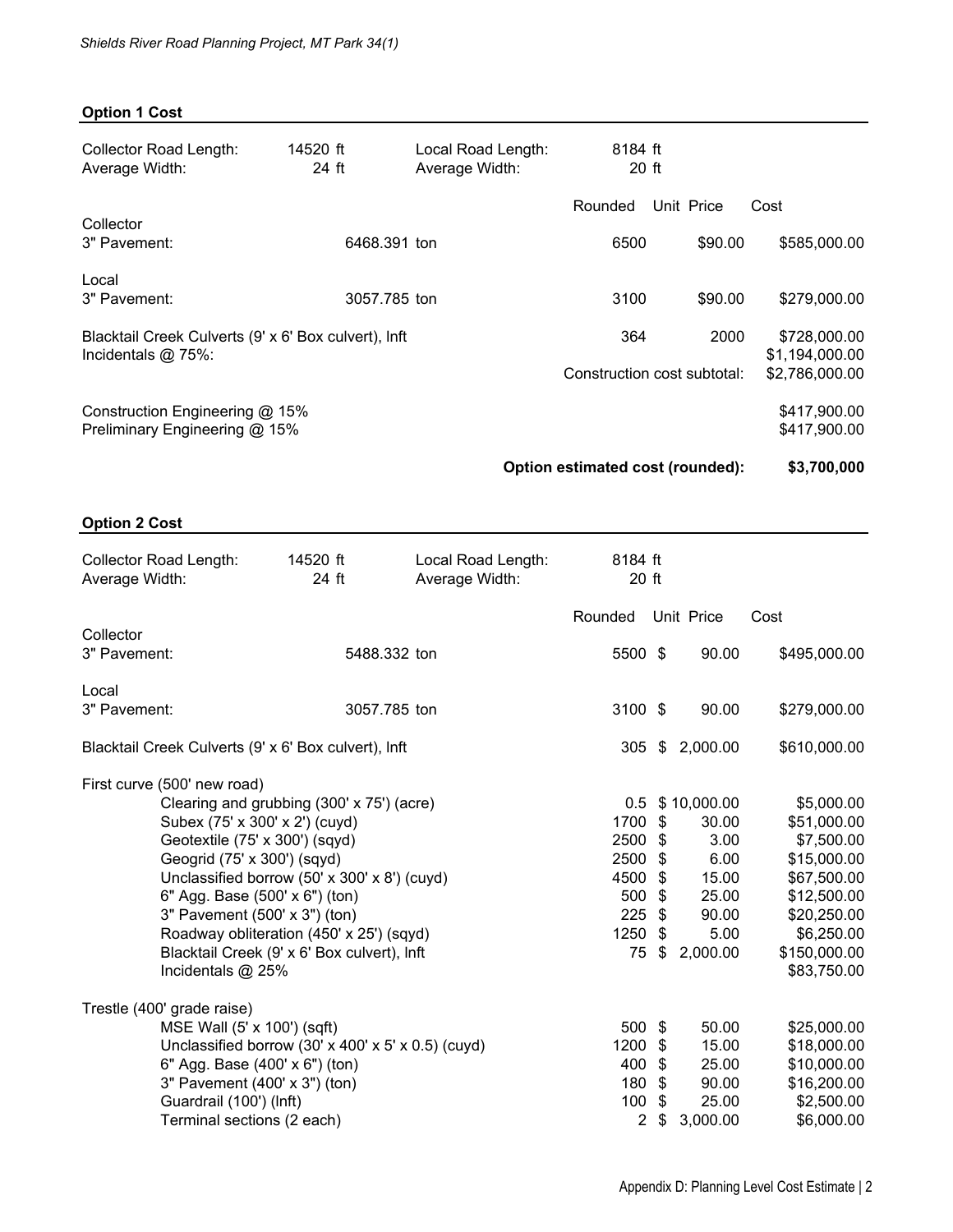## $Incidents @ 25\%$  \$19,425.00

| S-curves (1300' new road)                        |                             |      |                 |                |
|--------------------------------------------------|-----------------------------|------|-----------------|----------------|
| Clearing and grubbing (1300' x 75') (acre)       |                             |      | 2.2 \$10,000.00 | \$22,000.00    |
| Roadway excavation (Est 25' cut for 600') (cuyd) | 38000 \$                    |      | 25.00           | \$950,000.00   |
| Subex (75' x 250' x 2') (cuyd)                   | 1400                        | - \$ | 30.00           | \$42,000.00    |
| Geotextile (75' x 250') (sqyd)                   | $2100$ \$                   |      | 3.00            | \$6,300.00     |
| Geogrid (75' x 250') (sqyd)                      | 2100                        | - \$ | 6.00            | \$12,600.00    |
| 6" Agg. Base (1300' x 6") (ton)                  | 1300 \$                     |      | 25.00           | \$32,500.00    |
| 3" Pavement (1300' x 3") (ton)                   | 580 \$                      |      | 90.00           | \$52,200.00    |
| Roadway obliteration (1300' x 25') (sqyd)        | 3700 \$                     |      | 5.00            | \$18,500.00    |
| Incidentals @ 25%                                |                             |      |                 | \$284,025.00   |
| Intersection (300' improved road)                |                             |      |                 |                |
| 6" Agg. Base (300' x 6") (ton)                   | $260 \text{ } $$            |      | 25.00           | \$6,500.00     |
| 3" Pavement (300' x 3") (ton)                    | 115S                        |      | 90.00           | \$10,350.00    |
| Roadway obliteration (400' x 25') (sqyd)         | $1200$ \$                   |      | 5.00            | \$6,000.00     |
| Grading (estimated) (lpsm)                       | 1                           | \$   | 5,000.00        | \$5,000.00     |
| Incidentals @ 25%                                |                             |      |                 | \$6,962.50     |
| Incidentals @ 50%:                               |                             |      |                 | \$1,677,406.25 |
|                                                  |                             |      |                 |                |
|                                                  | Construction cost subtotal: |      |                 | \$5,032,218.75 |
| Construction Engineering @ 15%                   |                             |      |                 | \$754,832.81   |
| Preliminary Engineering @ 15%                    |                             |      |                 | \$754,832.81   |
|                                                  |                             |      |                 |                |

**Option estimated cost (rounded): \$6,600,000**

**Option 3 Cost**

| Collector Road Length:<br>Average Width:             | 14520 ft<br>24 ft |              | Local Road Length:<br>Average Width: | 8184 ft<br>$20$ ft |             |              |              |
|------------------------------------------------------|-------------------|--------------|--------------------------------------|--------------------|-------------|--------------|--------------|
|                                                      |                   |              |                                      | Rounded            |             | Unit Price   | Cost         |
| Collector                                            |                   |              |                                      |                    |             |              |              |
| 3" Pavement:                                         |                   | 5488.332 ton |                                      | 5500 \$            |             | 90.00        | \$495,000.00 |
| 6" Agg. Base:                                        |                   | 12225.09 ton |                                      | 12300              | -\$         | 25.00        | \$307,500.00 |
| Road exc (Est. 3 cuyd/ft) (cuyd)                     |                   | 36960 cuyd   |                                      | 37000 \$           |             | 15.00        | \$555,000.00 |
| Local                                                |                   |              |                                      |                    |             |              |              |
| 3" Pavement:                                         |                   | 3057.785 ton |                                      | $3100$ \$          |             | 90.00        | \$279,000.00 |
| 6" Agg. Base:                                        |                   | 6926.695 ton |                                      | 7000 \$            |             | 25.00        | \$175,000.00 |
| 12" Select Borrow:                                   |                   | 14808.8 ton  |                                      | 14900 \$           |             | 20.00        | \$298,000.00 |
| Blacktail Creek Culverts (9' x 6' Box culvert), Inft |                   |              | 305                                  | \$                 | 2,000.00    | \$610,000.00 |              |
| First curve (500' new road)                          |                   |              |                                      |                    |             |              |              |
| Clearing and grubbing (300' x 75') (acre)            |                   |              | 0.5                                  |                    | \$10,000.00 | \$5,000.00   |              |
| Subex (75' x 300' x 2') (cuyd)                       |                   |              | 1700                                 | -\$                | 30.00       | \$51,000.00  |              |
| Geotextile (75' x 300') (sqyd)                       |                   |              | 2500                                 | -\$                | 3.00        | \$7,500.00   |              |
| Geogrid (75' x 300') (sqyd)                          |                   | 2500         | -\$                                  | 6.00               | \$15,000.00 |              |              |
| Unclassified borrow (50' x 300' x 8') (cuyd)         |                   |              |                                      | 4500               | \$          | 15.00        | \$67,500.00  |
| 6" Agg. Base (500' x 6") (ton)                       |                   |              |                                      | 500                | - S         | 25.00        | \$12,500.00  |
| 3" Pavement (500' x 3") (ton)                        |                   |              |                                      | 225                | \$          | 90.00        | \$20,250.00  |